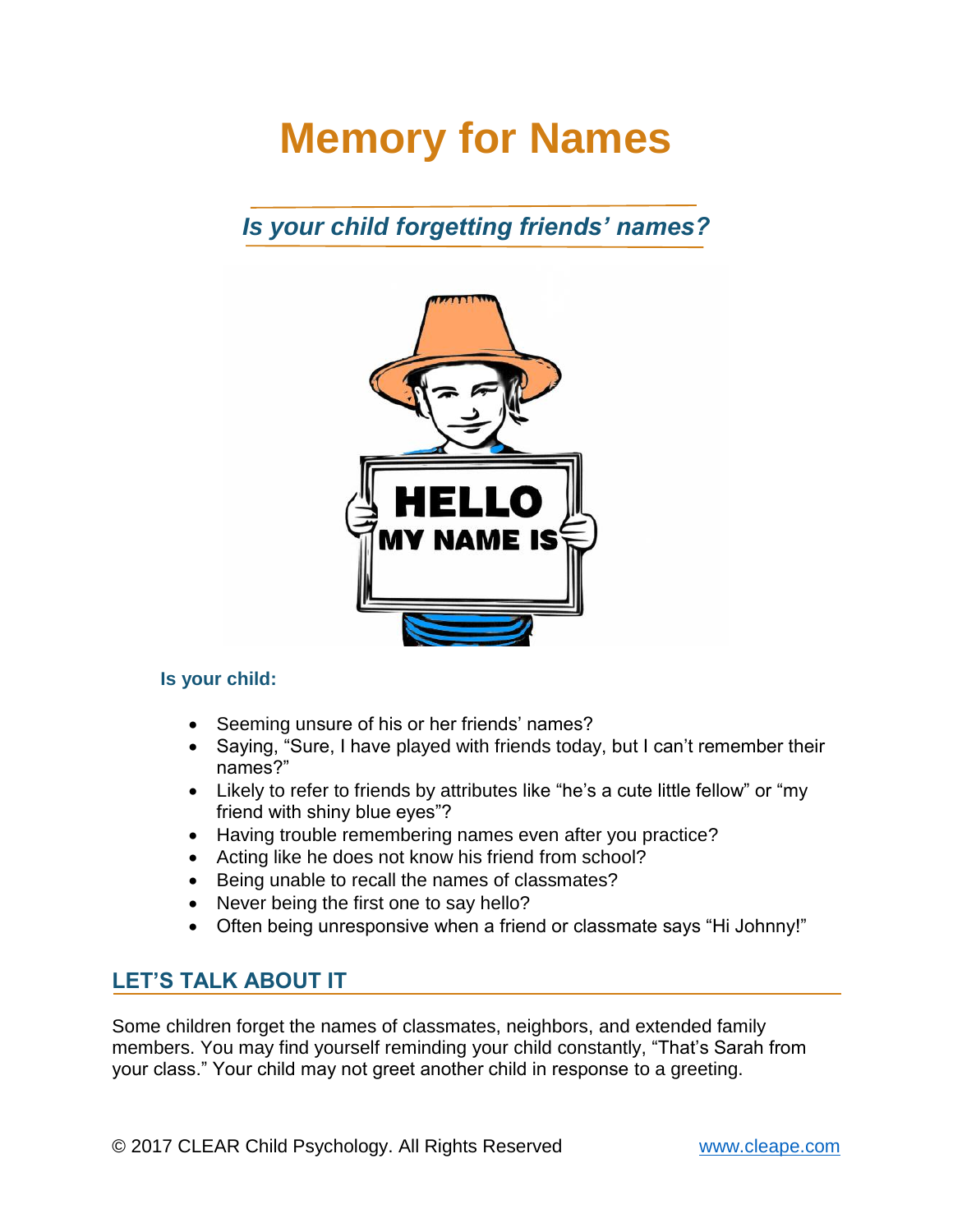#### *He may be excited for school, but when a classmate says, "Hi Sam!" at the crosswalk he may not respond. Or maybe your child returns the greeting but is never the one to initiate an interaction.*

Some children seem spacey or out of touch with others. They may wander around the playground counting rocks, oblivious to other children's efforts to engage them. Physical play like tag may appeal to your child while more verbal interactions with peers do not.

Some children are like little professors, lecturing others about a topic. Sometimes children have excessive information about a certain topic, such as the Mesozoic era or WW I trench warfare. When asked about friends, these kids might say, "I haven't had time to learn their names; I'm too busy doing my work."

When asked about friends, your child may say that every single child in the class is her friend. Or your child may have a peculiar way of relating to other kids, saying something like, "I have 15 friends, one with brown skin and another with green eyes." A problem with remembering names is particularly notable if the child's skills are advanced in other areas. For example, a child who can speak in an advanced manner for his age but cannot remember anyone's name is showing a concerning pattern. Sometimes, developmental milestones are met early in terms of motor or language skills, but social skills are not keeping the same pace. Some children speak in sentences at 9 months old or learn to read by age 3. Despite proclivity in these areas, deficits could be present in social understanding or social cognition. This pattern may indicate a delay in social learning in spite of adequate academic and cognitive learning.

#### **CLINICAL DESCRIPTION**

A child who struggles to know people's names may have poor social skills, attention difficulties, or memory challenges. *Poor social skills* are indicated if a child is not forming age-appropriate relationships with peers.

#### *It is noteworthy that children who forget important information about their peers are probably not forming strong relationships with them.*

Even a child in kindergarten should know the names of a number of different classmates and be able to talk about what they do together for fun. Unusual descriptions like "my friend is a funny little fellow" could be scripted from a TV show or children's book. Notice comments that do not sound like a child's voice. Sometimes, children who struggle socially have difficulty conceptualizing relationships or understanding the value of them. These children may fail to acknowledge a classmate in another setting and may avoid peers on the playground.

When children have *attention difficulties,* look at their ability to focus on something for a reasonable period of time, even when that something is not very interesting. The ability to multitask or to pay attention in an environment requires the child to handle a number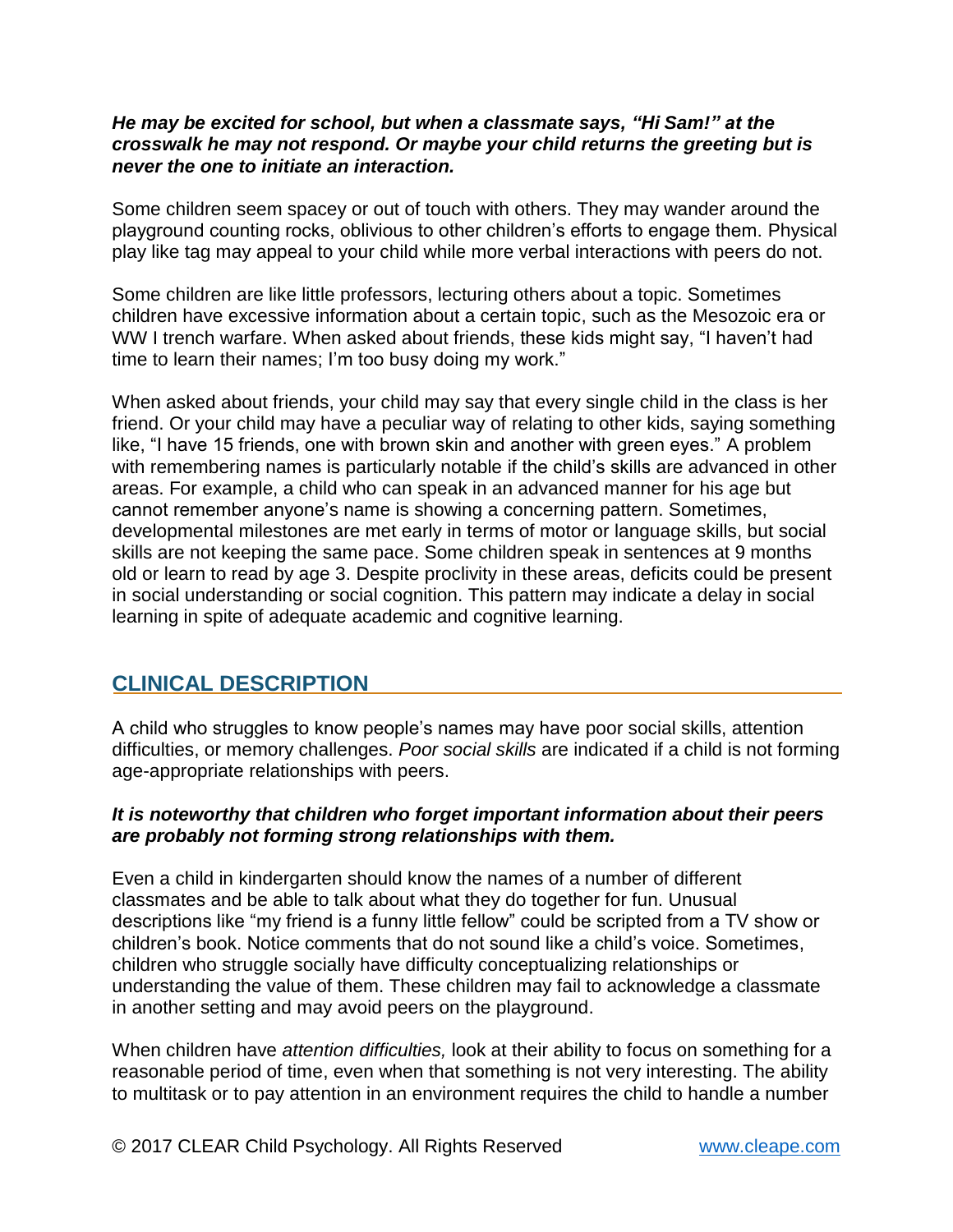of different sensory inputs and to ignore multiple distractions. For example, a child would need to attend to peers while as he is also listening to the teacher and completing seatwork. Challenges with attention may lead to difficulties making those social connections. If your child has ADHD, interactions with peers may be very uncomfortable. Many kids with ADHD also have social skills challenges, but the issues tend to follow a certain pattern. Kids with ADHD may be a bit abrasive, like a 'bull in a china shop,' and they may struggle with distractibility and forgetfulness [3,4]. With a little extra teaching and support (i.e. hang the class picture in your child's bedroom with names listed), your child should remember friends' names. A child with ADHD is not as likely to be uncomfortable meeting a classmate at the park or running into a friend at the grocery store.

The most likely diagnostic consideration for a child who can never remember classmates' names is an *Autism Spectrum Disorder* [1,4,5,6,7,8,9]. Very bright children whose social skills are developing at a slower rate than their cognitive and academic learning *may* have a mild form of autism. If your child can learn and remember a number of different things in class and from books but is not as interested in classmates, this behavior is a red flag for autism. Does your child love to read nonfiction but have less interest in character development in fiction stories? Learning about classmates, including their names, faces, and interests, is part of typical development that does not come automatically for children on the Autism Spectrum. It will be important to look for help if you notice your child is struggling with social development, social communication, and general friendship skills.

Finally, it will be important to look at *short-term or long-term memory* to be sure that your child isn't struggling across the board with encoding information into his or her memory. For example, a child who forgets classmates' names but can give the scientific name for many different dinosaurs probably doesn't have a general memory issue, but he or she may struggle with selective attention and social learning. A child who struggles with learning and memory in a global manner (in many subjects and situations) should be evaluated for learning or cognitive delays.

## **WHAT TO DO WHEN YOUR CHILD FORGETS FRIEND'S NAMES**

Teach rhyming or association games to help your child remember names. Label pictures of the kids in the class with names and faces. Play a game with your child that involves seeing how many names he or she can remember. Talk about the children in class, and use their names frequently. Model this behavior for your child.

#### *Put pictures of classmates with names and even some of the child's interests on your refrigerator. If your child can name all of the American presidents, he can learn the names of ten classmates.*

Have playdates with children in class. Plan structured activities, like a Lego day, an art activity, or a trip to Jump Street. Enroll your child in structured activities that align with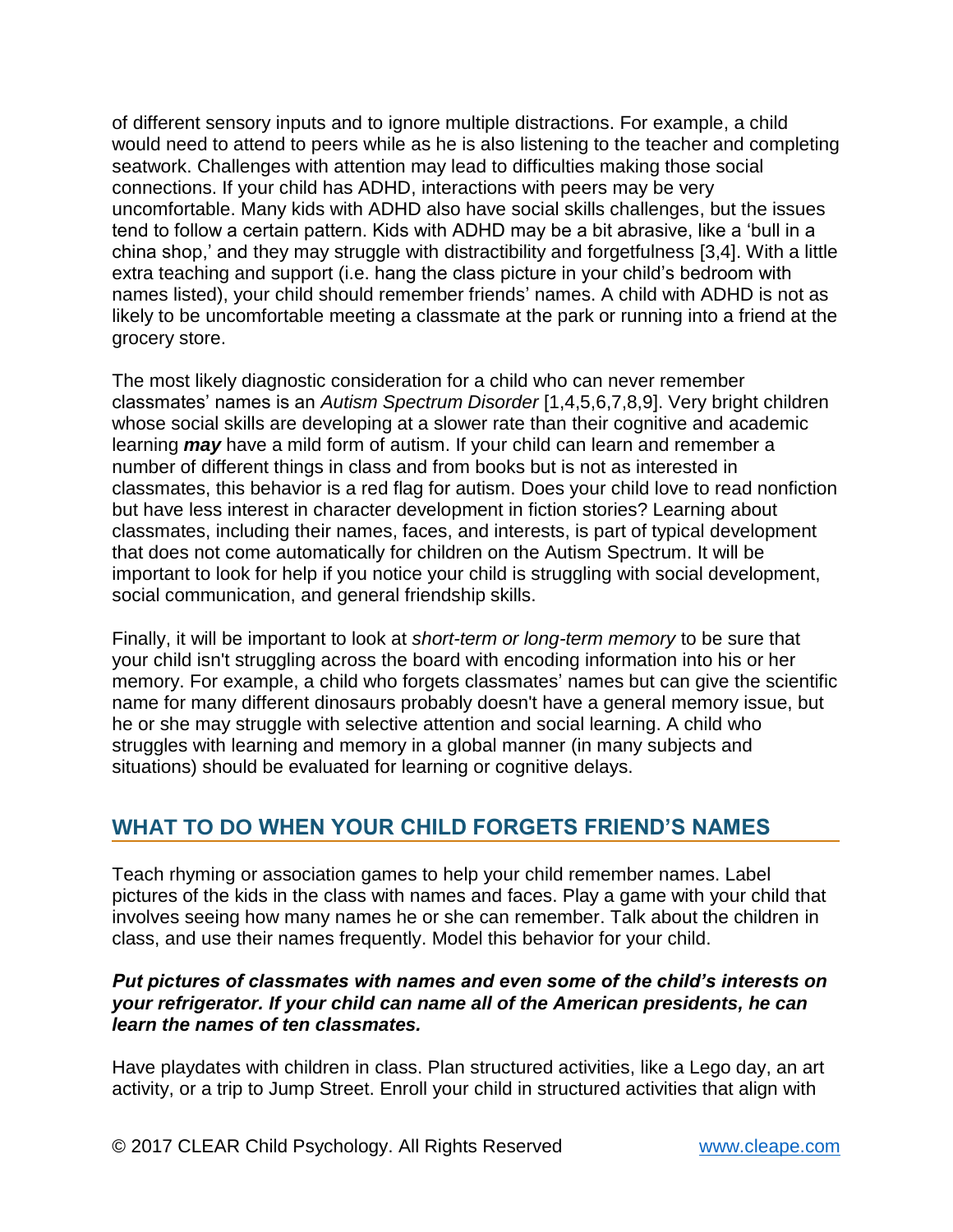his or her interest. Be careful with team sports like soccer, but individual sports like swimming, gymnastics and martial arts can be great for children who are learning social skills. The adult leaders in clubs and sports are an important component, and you want adults involved who are sensitive and flexible to the learning needs and learning styles of each child.

If you notice other social challenges for your child after providing lots of social outlets and opportunities, it may be time to consider an evaluation to assess for an Autism Spectrum Disorder. Significant challenges with attention can also have social ramifications. ADHD may be diagnosed if you find that your child's social skills are mostly age-appropriate and that the challenges are primarily due to inattention.

#### **SIMILAR SYMPTOMS**

*If your child is struggling with a similar problem, not directly addressed in this section, see the list below for links to information about other related symptom areas.*

- Selective, Shifting or Sustaining Attention (Focusing): difficulty with attention will often lead to challenges remembering things like names [2, 3, 4]
- Perseverating: difficulties changing tasks due to excessive interest or focus on a certain topic. This difficulty is common in ASD and can impact a child's ability to remember information [1, 6, 7].
- Executive Functioning deficits (Organizing): difficulties related to planning, sequencing, or organizing information [2, 3, 4]
- Processing speed: difficulties working quickly or within a time-limit. It is important to consider fluency in cognitive processing. A child may not remember information if he or she struggles to think quickly.
- Memory & learning styles: a visual learner may struggle with names because it requires auditory learning – visual learners may benefit from labeling pictures or associating names with places or objects that are very familiar [1]
- Social skills deficits (Socializing): difficulties getting along with peers. Does your child stay on the outside of a group of people or play next to other kids rather than with other kids (parallel play)?
- Head Injury: Consider whether your child has experienced an injury, perhaps a bump on the head? This concern would be more relevant if memory deficits occur in many subjects and situations (not just remembering names).

## **POTENTIAL DISABILITIES**

*Children who have significant problems in this area may have any of the following potential disabilities. \*Note, this information does not serve as a diagnosis in any way. See the 'Where to Go for Help' section for professionals who can diagnose or provide a referral.*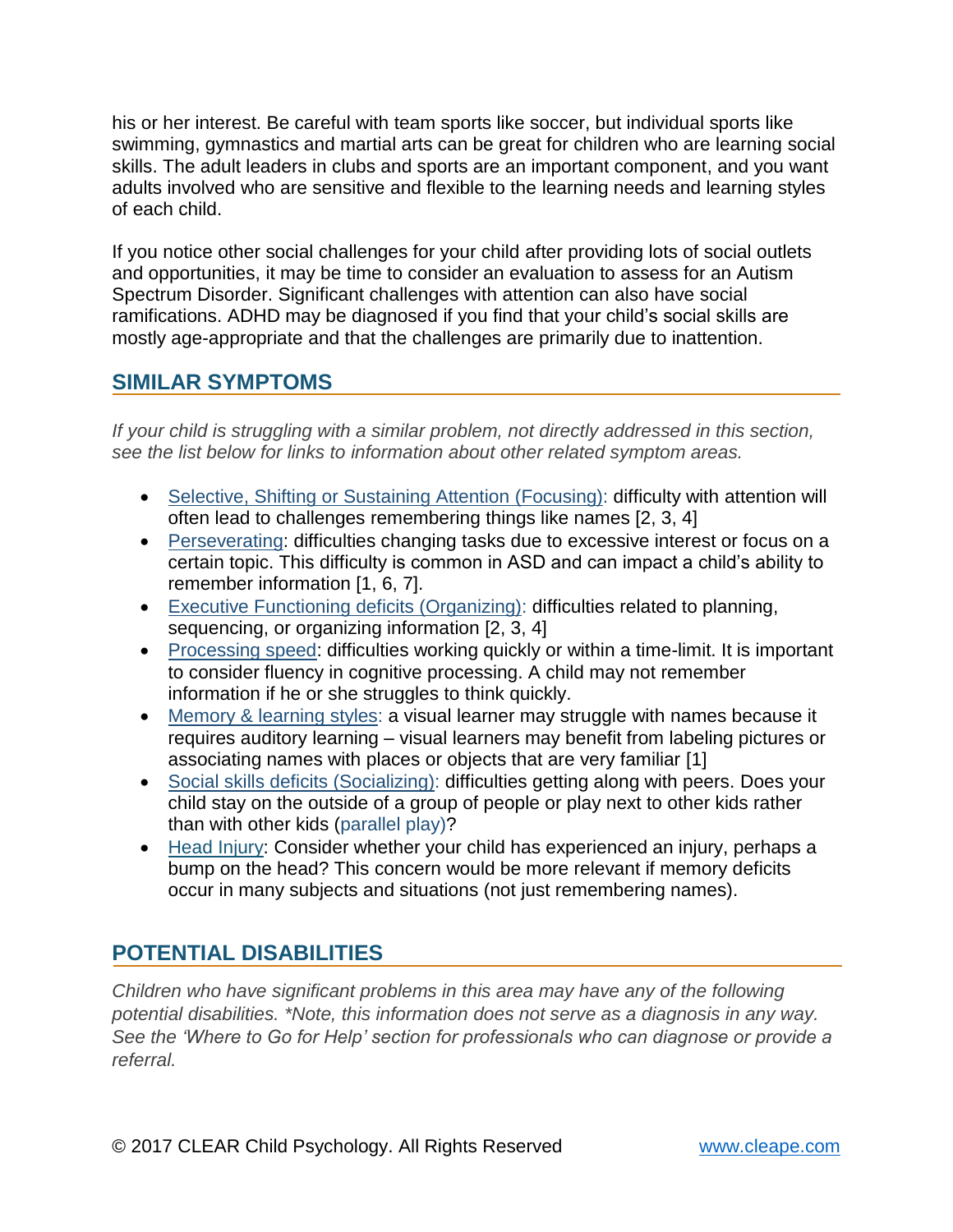- Attention Deficit Hyperactivity Disorder (ADHD): challenges sustaining attention; distractibility; impulsivity; difficulties with sustained attention, shifting attention, focusing attention, and screening out other sensory stimuli
- Autism Spectrum Disorder: restricted interests or behaviors; hyper focus; challenges with social communication; social challenges as well as executive functioning deficits
- Learning Disabilities (Educationally Identified Disabilities): processing challenges leading to performance in one or more academic areas that is below grade level and overall ability
- Traumatic Brain Injury: TBI may result in unexpected memory loss as well as emotional changes, headaches, and challenges with attention

## **WHERE TO GO FOR HELP**

*If your child is struggling with this symptom to the point that it is getting in the way of his learning, relationships, or happiness, the following professionals could help; they may offer diagnosis, treatment, or both.*

- CLEAR Child Psychology: to obtain a *customized profile* of concerns for your child, or *consult 'live'* with a psychologist
- Neurologist: to look at other brain-based causes for visual memory deficits if these deficits seem to be severe across multiple settings. It would be important to rule out TBI
- School Psychologist: to determine learning needs based on neuropsychological profile; perhaps an IEP, 504 plan or RTI is warranted to help your child
- Psychologist or Neuropsychologist: to consider a full assessment to consider possible symptoms in a mental health and/or behavioral context

*These professionals may recommend the following tests for this symptom:*

- NEPSY, RAVLT, CVLT: evaluators might use these tests to consider memory, attention and processing strengths and weaknesses. The NEPSY provides a number of batteries looking at attention, motor, and memory (Neuropsychological or psychological evaluation)
- WISC-V: evaluators might use this test to establish a baseline of the child's intellectual abilities and to determine what interventions may work best (Psychological or School Psychological evaluation)
- WIAT-III/WJ-IV: evaluators might use these academic tests to consider a child's skills in reading, writing, math, and oral language. These tests can help us understand the impact of any executive functioning, processing speed or attention deficits on learning in multiple subjects (Neuropsychological, Psychological, or School Psychological evaluation)
- TOL-2, CTMT, WCST, TOVA: evaluators might use these tests of executive function to determine the skills and resources a child has, such as the ability to plan, organize, and pay attention (Neuropsychological evaluation)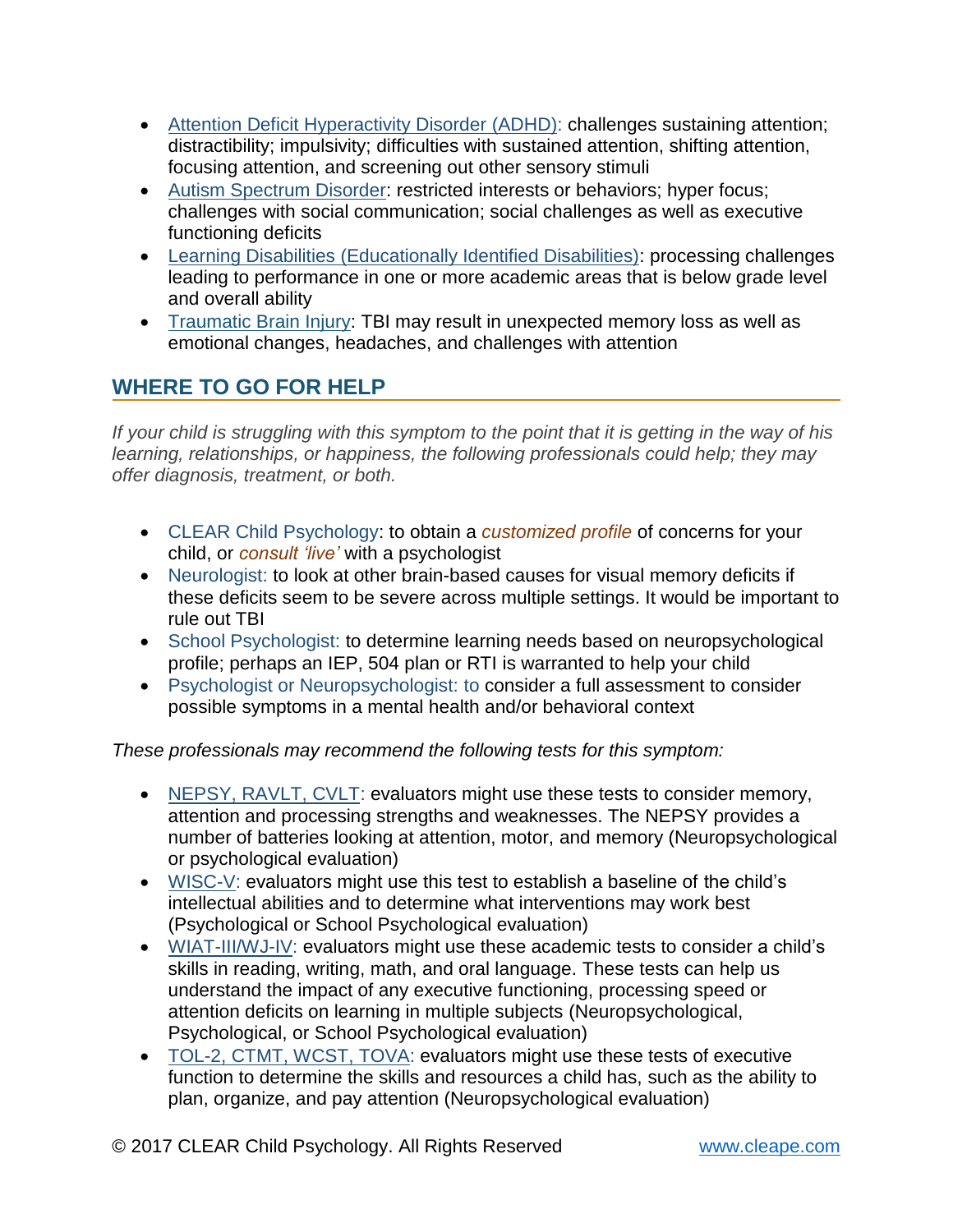- ADOS-2: evaluators might use this test to consider social communication concerns associated with autism
- BASC-3, Clinical Interview, Brief Projective Measures: evaluators might use these emotional assessments through drawing tasks, open-ended questions, interviews, and rating scales to consider anxiety, depression, behavior, and selfesteem (Neuropsychological or psychological evaluation)

## **LEARN MORE**

[1] Kroncke, Anna P., & Willard, Marcy & Huckabee, Helena (2016). *Assessment of autism spectrum disorder: Critical issues in clinical forensic and school settings.* Springer, San Francisco.

Springer:<http://www.springer.com/us/book/9783319255026> Amazon: [https://www.amazon.com/Assessment-Autism-Spectrum-Disorder-](https://www.amazon.com/Assessment-Autism-Spectrum-Disorder-Psychological/dp/3319255029/)[Psychological/dp/3319255029/](https://www.amazon.com/Assessment-Autism-Spectrum-Disorder-Psychological/dp/3319255029/)

[2] Barkley, Russell A. (2013) Taking Charge of ADHD, Third Edition: The Complete, Authoritative Guide for Parents.

Amazon: [https://www.amazon.com/s/ref=nb\\_sb\\_noss?url=search](https://www.amazon.com/s/ref=nb_sb_noss?url=search-alias%3Daps&field-keywords=taking+charge+of+ADHD)[alias%3Daps&field-keywords=taking+charge+of+ADHD](https://www.amazon.com/s/ref=nb_sb_noss?url=search-alias%3Daps&field-keywords=taking+charge+of+ADHD)

[3] Giler, Janet Z. (2011). *Socially ADDept: Teaching social skills to children with ADHD, LD, and Asperger's.*

Amazon: [https://www.amazon.com/Socially-ADDept-Teaching-Children-](https://www.amazon.com/Socially-ADDept-Teaching-Children-Aspergers/dp/047059683X/)[Aspergers/dp/047059683X/](https://www.amazon.com/Socially-ADDept-Teaching-Children-Aspergers/dp/047059683X/)

[4] Cooper-Kahn, Joyce & Dietzel, Laurie C. (2008). *Late, lost, and unprepared: A parent's guide to helping children with executive functioning.*

Amazon: [https://www.amazon.com/Late-Lost-Unprepared-Executive-](https://www.amazon.com/Late-Lost-Unprepared-Executive-Functioning/dp/1890627844/)[Functioning/dp/1890627844/](https://www.amazon.com/Late-Lost-Unprepared-Executive-Functioning/dp/1890627844/)

[5] Ozonoff, Sally & Dawson, Geraldine & McPartland, James C. (2014). *A parent's guide to high functioning autism spectrum disorder: How to meet the challenges and help your child thrive.*

Amazon: [https://www.amazon.com/Parents-High-Functioning-Autism-Spectrum-](https://www.amazon.com/Parents-High-Functioning-Autism-Spectrum-Disorder/dp/1462517471/ref=pd_sim_14_3?ie=UTF8&pd_rd_i=1462517471&pd_rd_r=Y9GMQEGFQH8TYX280DPN&pd_rd_w=3NaG3&pd_rd_wg=966lH&psc=1&refRID=Y9GMQEGFQH8TYX280DPN)[Disorder/dp/1462517471/](https://www.amazon.com/Parents-High-Functioning-Autism-Spectrum-Disorder/dp/1462517471/ref=pd_sim_14_3?ie=UTF8&pd_rd_i=1462517471&pd_rd_r=Y9GMQEGFQH8TYX280DPN&pd_rd_w=3NaG3&pd_rd_wg=966lH&psc=1&refRID=Y9GMQEGFQH8TYX280DPN) 

[6] Baker, Jed. (2006) *Social skills picture book for high school and beyond.*  <https://www.amazon.com/Social-Skills-Picture-School-Beyond/dp/1932565353/>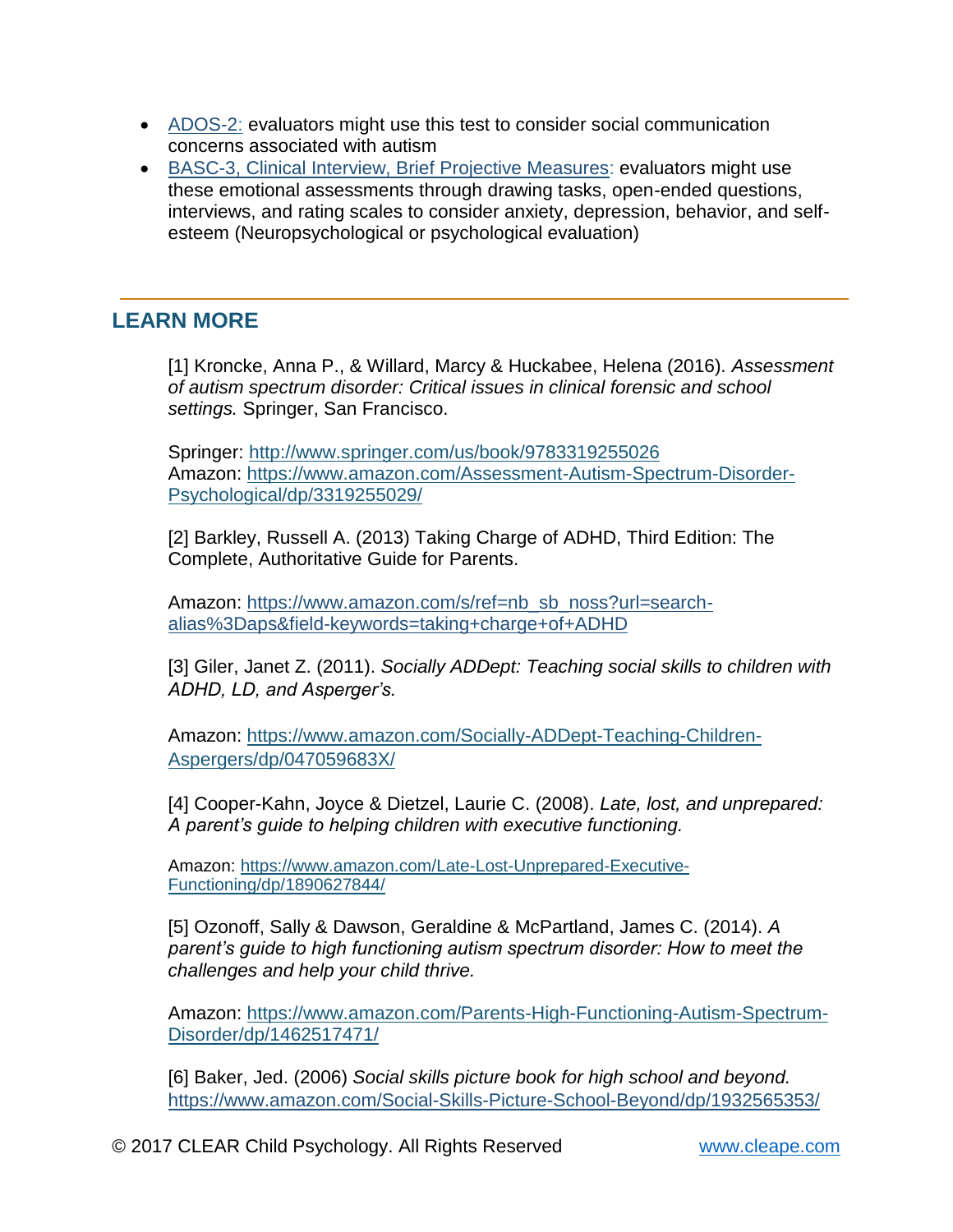[7] Gray, Carol & Attwood, Tony (2010). *The New Social Story Book, Revised and Expanded 10th Anniversary Edition: Over 150 Social Stories that Teach Everyday Social Skills to Children with Autism or Asperger's Syndrome, and their Peers.*

Amazon: [https://www.amazon.com/Social-Story-Revised-Expanded-](https://www.amazon.com/Social-Story-Revised-Expanded-Anniversary/dp/1935274058/)[Anniversary/dp/1935274058/](https://www.amazon.com/Social-Story-Revised-Expanded-Anniversary/dp/1935274058/)

[8] UCSB PEERS Clinic<https://www.semel.ucla.edu/peers>

[9] Koegel, Lynn Kern & LaZebnik, Claire (2010). *Growing up on the spectrum: A guide to life, love and learning for teens and young adults with autism and Asperger's.*

Amazon: [https://www.amazon.com/Growing-Up-Spectrum-Learning-](https://www.amazon.com/Growing-Up-Spectrum-Learning-Aspergers/dp/0143116665)[Aspergers/dp/0143116665](https://www.amazon.com/Growing-Up-Spectrum-Learning-Aspergers/dp/0143116665)

[10] Lorayne, Harry & Lucas, Jerry (2012) The Memory Book: A classic guide to improving your memory at work school and play

Amazon: [https://www.amazon.com/Memory-Book-Classic-Improving-School](https://www.amazon.com/Memory-Book-Classic-Improving-School-ebook/dp/B006Q1SQCQ/ref=sr_1_3?s=digital-text&ie=UTF8&qid=1484440705&sr=1-)[ebook/dp/B006Q1SQCQ/ref=sr\\_1\\_3?s=digital](https://www.amazon.com/Memory-Book-Classic-Improving-School-ebook/dp/B006Q1SQCQ/ref=sr_1_3?s=digital-text&ie=UTF8&qid=1484440705&sr=1-)[text&ie=UTF8&qid=1484440705&sr=1-3](https://www.amazon.com/Memory-Book-Classic-Improving-School-ebook/dp/B006Q1SQCQ/ref=sr_1_3?s=digital-text&ie=UTF8&qid=1484440705&sr=1-)&keywords=books+on+memory

[11] Higbee, Kenneth. (2008) Your Memory: How it works and how to improve it (A book about Mneumonics)

Amazon: [https://www.amazon.com/Your-Memory-How-Works-Improve](https://www.amazon.com/Your-Memory-How-Works-Improve-ebook/dp/B00D0UZZFW/ref=sr_1_4?s=digital-text&ie=UTF8&qid=1484440705&sr=1-4&keywords=books+on+memory)[ebook/dp/B00D0UZZFW/ref=sr\\_1\\_4?s=digital](https://www.amazon.com/Your-Memory-How-Works-Improve-ebook/dp/B00D0UZZFW/ref=sr_1_4?s=digital-text&ie=UTF8&qid=1484440705&sr=1-4&keywords=books+on+memory)[text&ie=UTF8&qid=1484440705&sr=1-4&keywords=books+on+memory](https://www.amazon.com/Your-Memory-How-Works-Improve-ebook/dp/B00D0UZZFW/ref=sr_1_4?s=digital-text&ie=UTF8&qid=1484440705&sr=1-4&keywords=books+on+memory)

[12] The Learning Journey Match It! Memory Spelling (game)

Amazon: [https://www.amazon.com/Learning-Journey-Match-Memory-](https://www.amazon.com/Learning-Journey-Match-Memory-Spelling/dp/B004OL2D9W/ref=sr_1_12?ie=UTF8&qid=1484441982&sr=8-12&keywords=memory+books+for+kids)[Spelling/dp/B004OL2D9W/ref=sr\\_1\\_12?ie=UTF8&qid=1484441982&sr=8-](https://www.amazon.com/Learning-Journey-Match-Memory-Spelling/dp/B004OL2D9W/ref=sr_1_12?ie=UTF8&qid=1484441982&sr=8-12&keywords=memory+books+for+kids) [12&keywords=memory+books+for+kids](https://www.amazon.com/Learning-Journey-Match-Memory-Spelling/dp/B004OL2D9W/ref=sr_1_12?ie=UTF8&qid=1484441982&sr=8-12&keywords=memory+books+for+kids)